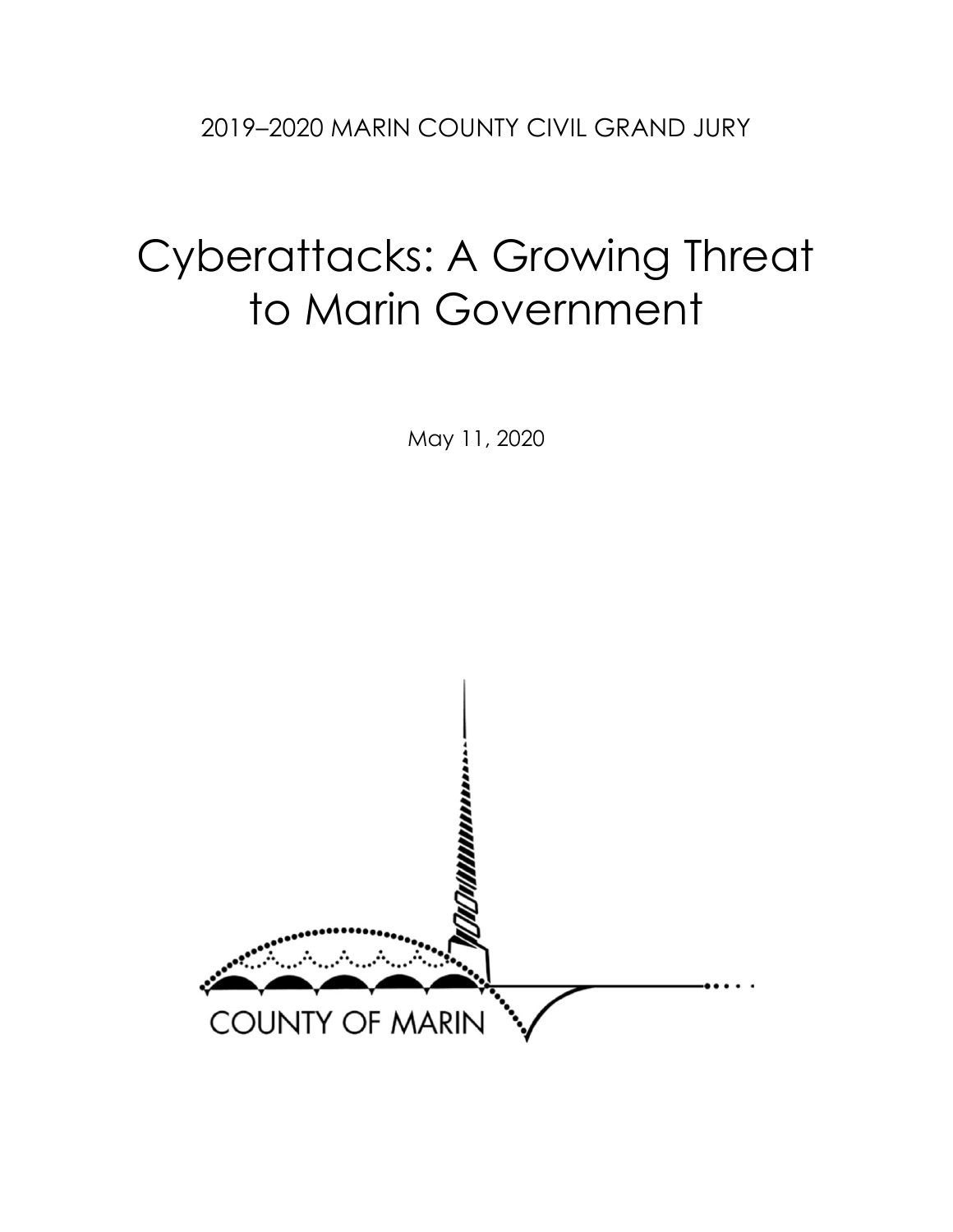## **A Note about the Coronavirus Pandemic**

The 2019–2020 Marin County Civil Grand Jury is issuing its reports during the unprecedented conditions of the COVID-19 pandemic. We are well aware that Marin County is in crisis and that critical public health concerns, operational difficulties, and financial challenges throughout the county have a greater claim to government attention right now than the important issues raised by this Grand Jury.

We are confident that, in due course, Marin will come through this crisis as strong as ever.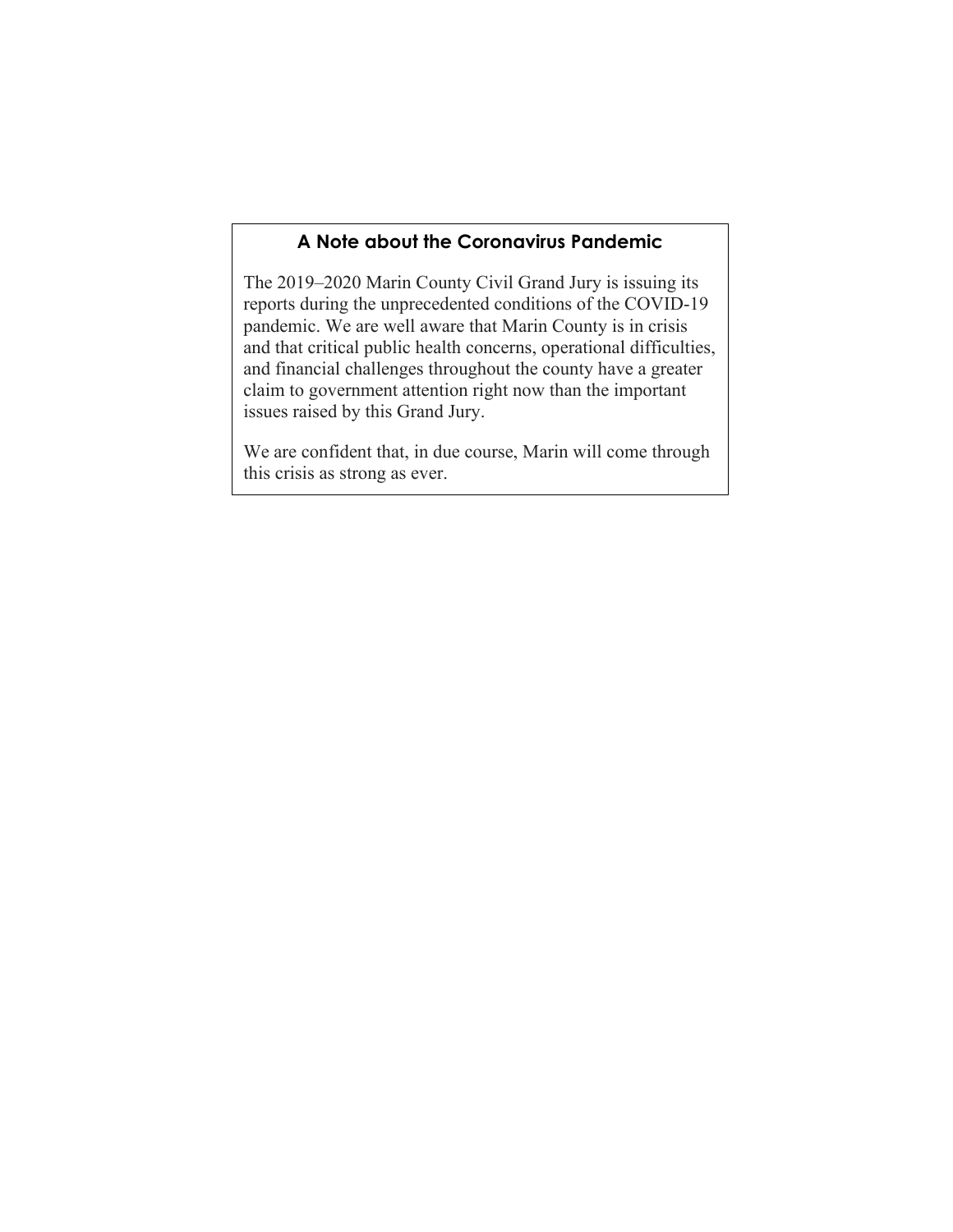

# Cyberattacks: A Growing Threat to Marin Government

# **Summary**

Local governments are targets of opportunity for cybercriminals. Hackers seek unauthorized access to computer networks so they can install ransomware, steal personal information, benefit from fraudulent payments, and disrupt government operations. As our government agencies become more reliant on online systems and remote work capabilities, cybersecurity awareness and best practices are increasingly critical.

Unbeknownst to the public, the Marin County government and most of Marin's municipalities have suffered financial frauds or debilitating network breaches in recent years. The county lost almost \$250,000 in a wire fraud scheme in 2018. More than half of Marin's 11 cities and towns—Corte Madera, Fairfax, Larkspur, Novato, Sausalito, and Tiburon—have fallen victim to successful breaches, and these are just the ones disclosed to the Marin County Civil Grand Jury.

Our government leaders have not disclosed most of these incidents to other Marin agencies or the public, leaving us underinformed and underprepared.

The Grand Jury's recommendations include the following:

- The county should take a lead role in sharing cybersecurity information and best practices with Marin's cities and towns.
- Cities and towns should implement basic prudent cybersecurity practices, including user training, email filtering, password management, and backups.
- The county and each city and town council should hold public discussions, at least annually, on their cybersecurity measures, which would also raise awareness among residents and local organizations on ways to improve cybersecurity.
- If the county or a municipality experiences a breach, it should promptly notify federal law enforcement and disclose the breach publicly.
- Municipalities should pursue shared cybersecurity services, where feasible, to lower costs and raise their level of security.

The Grand Jury focused its investigation on the security of the computer systems used by Marin's county and municipal governments. This investigation did not attempt to assess the cybersecurity posture of other Marin agencies, but the Grand Jury recommends that all of them undertake a comprehensive review of their cybersecurity practices, if they have not done so already.

# **Background**

In May 2019, hackers seized control of the City of Baltimore's computer networks and demanded an \$80,000 ransom to restore staff access. The city refused to pay it, and operations were paralyzed for several weeks as technicians attempted to restore the network. Taking into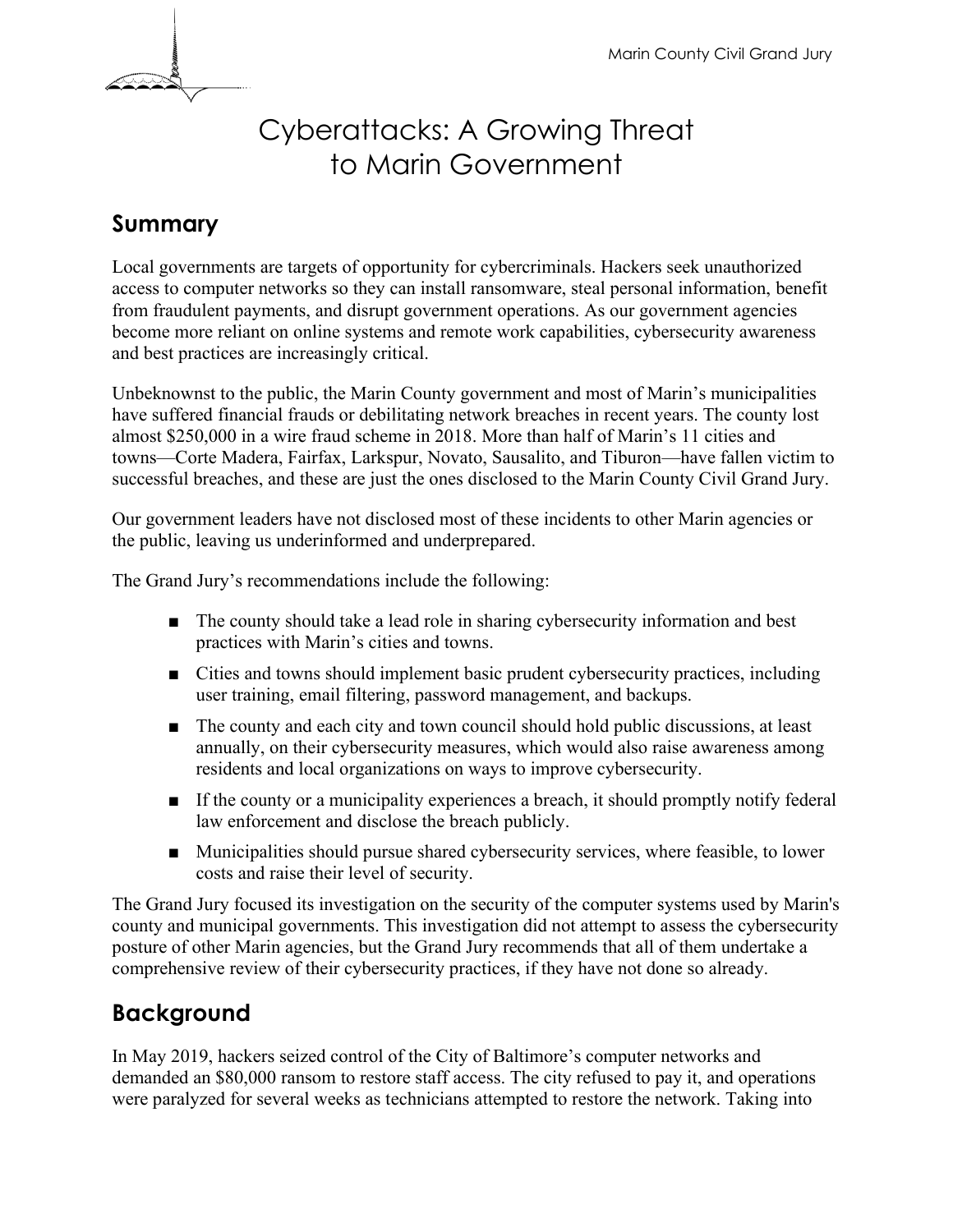account lost revenue and the cost to rebuild the system, the attack cost Baltimore's taxpayers an estimated  $$18$  million.<sup>1</sup>

The successful attack on Baltimore's computer system was just one of at least 70 ransomware attacks on U.S. state, county, and local governments during the first 8 months of 2019. Because of underreporting, the total number of such attacks may have been much higher. The size of the target does not matter—many of the ransomware attacks analyzed in 2019 took place in towns with fewer than 15,000 residents.<sup>2</sup> Hackers know that smaller municipalities can be easy targets because of inadequate network protections and spotty adherence to best cybersecurity practices, and these criminals are expected to increase their assaults on them.<sup>3</sup>

But government computer systems can be vulnerable to more than just ransomware attacks. As shown in the box below, cyberattacks can take many forms. The threats and tactics used by hackers evolve constantly. During 2019, the FBI received more than 460,000 complaints of internet crime from individuals and organizations throughout the United States, with reported losses totaling more than \$3.5 billion. Nearly half of the losses resulted from hackers duping email recipients into clicking on or responding to fraudulent emails.<sup>4</sup> In the Bay Area, a computer virus infected Union City's systems for several days in September 2019, crippling the

## **Common Types of Cyberattacks**

- **Direct attack**: A direct attack is where a hacker seeks to use a stolen password or exploit a weakness to gain direct access to a private network to steal data or crash the system.
- **Ransomware:** In a ransomware attack, a hacker installs software that encrypts the data or crashes the system, preventing the owner from accessing applications or data. The hacker demands a ransom in exchange for unlocking the system and restoring the data.
- **Phishing**: Phishing involves a hacker sending an email or text message designed to trick the recipient into divulging personal or sensitive information, such as a password or Social Security number. Research has shown that more than 90 percent of cyberattacks start with phishing emails. Some phishing emails use a forged sender's address (pretending, for example, to be from a senior leader in a government agency), requesting the user to click on a link that might install malicious code, to transfer money or make a payment to a fake third-party account controlled by the hacker, or to reveal sensitive information.

<sup>&</sup>lt;sup>1</sup> Ian Duncan, "Baltimore Estimates Cost of Ransomware Attack at \$18.2 million as Government Begins to Restore Email Accounts," *Baltimore Sun,* May 29, 2019, [https://www.baltimoresun.com/maryland/baltimore-city/bs-md-ci](https://www.baltimoresun.com/maryland/baltimore-city/bs-md-ci-ransomware-email-20190529-story.html)[ransomware-email-20190529-story.html.](https://www.baltimoresun.com/maryland/baltimore-city/bs-md-ci-ransomware-email-20190529-story.html)

 $\frac{2}{3}$  Barracuda Blog, "Threat Spotlight: Government Ransomware Attacks," August 28, 2019, [https://blog.barracuda.com/2019/08/28/threat-spotlight-government-ransomware-attacks/.](https://blog.barracuda.com/2019/08/28/threat-spotlight-government-ransomware-attacks/)

<sup>3</sup> Allan Liska, Recorded Future, *Early Findings: Review of State and Local Government Ransomware Attacks*, May 2019, [https://go.recordedfuture.com/hubfs/reports/cta-2019-0510.pdf.](https://go.recordedfuture.com/hubfs/reports/cta-2019-0510.pdf)

<sup>4</sup> Federal Bureau of Investigation, *2019 Internet Crime Report*, February 2020, pp. 5, 9, [https://pdf.ic3.gov/2019\\_IC3Report.pdf.](https://pdf.ic3.gov/2019_IC3Report.pdf)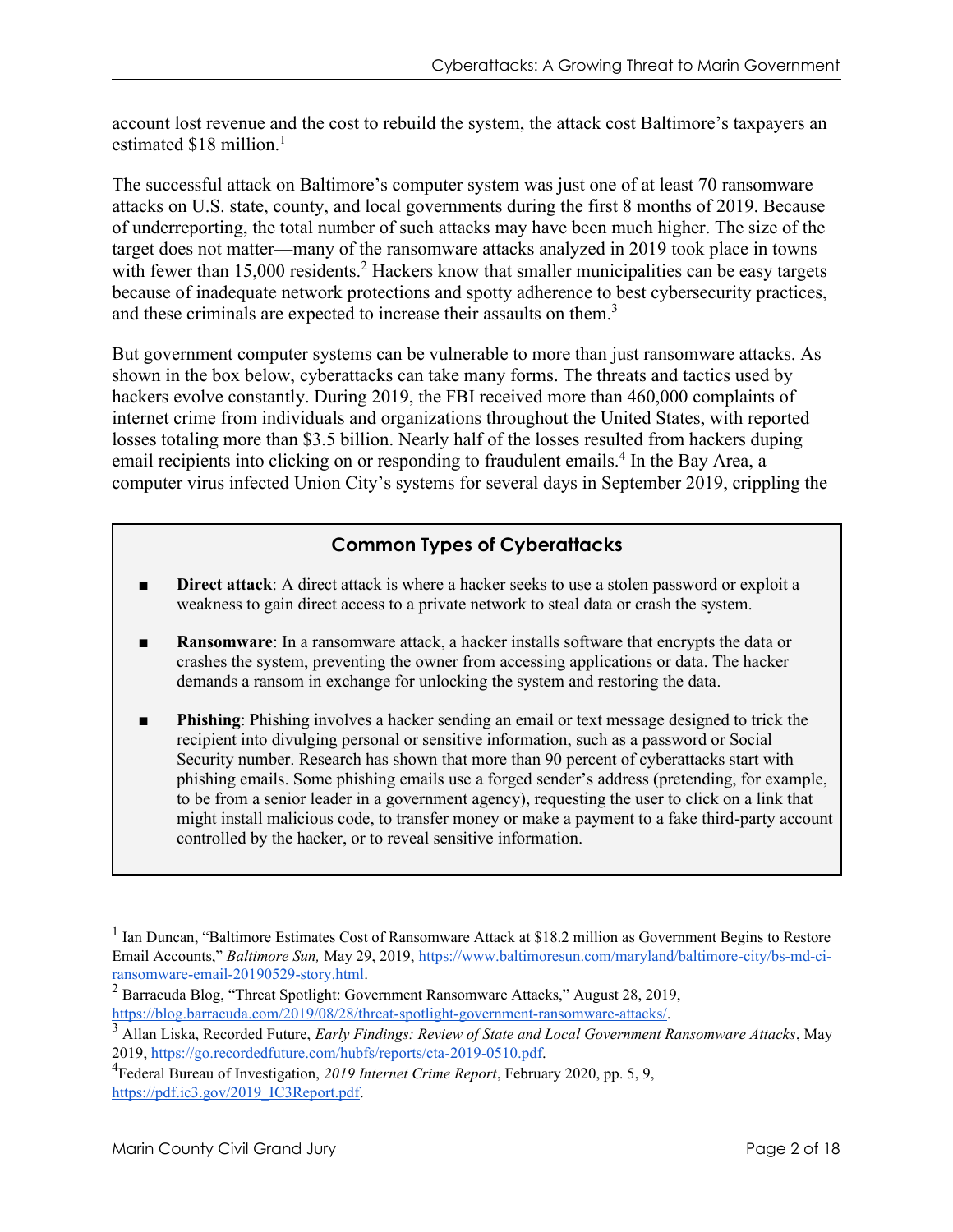city's email system, payment and financial systems, business licensing system, and planning and building permit and licensing systems.<sup>5</sup>

A 2016 survey of chief information officers of U.S. municipal and county governments by the International City/County Management Association showed the following:<sup>6</sup>

- 44 percent reported being subjected to an attack at least once a day, where an attack is "an attempt by any party to gain unauthorized access."
- 25 percent reported at least one incident monthly, which led to a compromise to the "confidentiality, integrity, or availability of an information asset."
- 24 percent reported at least one breach annually, which resulted in confirmed, unauthorized disclosure of information to a third party.

Staying secure requires vigilance and adaptability. Given the increasing threat of cybersecurity attacks, it is incumbent upon governmental organizations of all sizes to assess and, where needed, strengthen their networks against cyberattacks in order to protect the data of citizens and employees, to ensure the uninterrupted functioning of local governmental agencies, and to safeguard important infrastructure.

# **Approach**

In its investigation of cybersecurity in Marin, the Grand Jury:

- Interviewed representatives from the county government, as well as representatives from each of Marin's 11 towns and cities
- Interviewed members of the Marin Managers Association
- Interviewed a member of the Marin County Council of Mayors & Councilmembers
- Reviewed articles, surveys, and research papers concerning information security practices and the use of shared services arrangements in local governmental agencies

The Grand Jury chose to focus on cybersecurity practices at the county and municipal level. This investigation did not attempt to assess the cybersecurity posture of the various school districts, law enforcement agencies, water agencies, sanitation districts, and other special districts.

The Grand Jury also investigated the county's election system. Election security in the county appears to be strong and well-organized. The county's Elections Department runs all federal, state, county, city, school, and district elections held in the county. Election procedures are mandated at the state and federal level. Marin's voter-management computer system is provided

<sup>5</sup> Union City, "Update: Computer Virus Continues to Impact Online Services," news release, September 23, 2019, <https://www.unioncity.org/CivicAlerts.aspx?AID=69>; Anna Bauman, "Computer Virus Wreaks Havoc on Union City's Municipal Servers," *San Francisco Chronicle*, September 23, 2019,

[https://www.sfchronicle.com/bayarea/article/Computer-virus-wreaks-havoc-on-Union-City-s-14461096.php.](https://www.sfchronicle.com/bayarea/article/Computer-virus-wreaks-havoc-on-Union-City-s-14461096.php) 6 International City/County Management Association, *Cybersecurity 2016 Survey*, 2016, p. 6, [https://icma.org/sites/default/files/309075\\_2016%20cybersecurity%20survey\\_summary%20report\\_final.pdf.](https://icma.org/sites/default/files/309075_2016%20cybersecurity%20survey_summary%20report_final.pdf)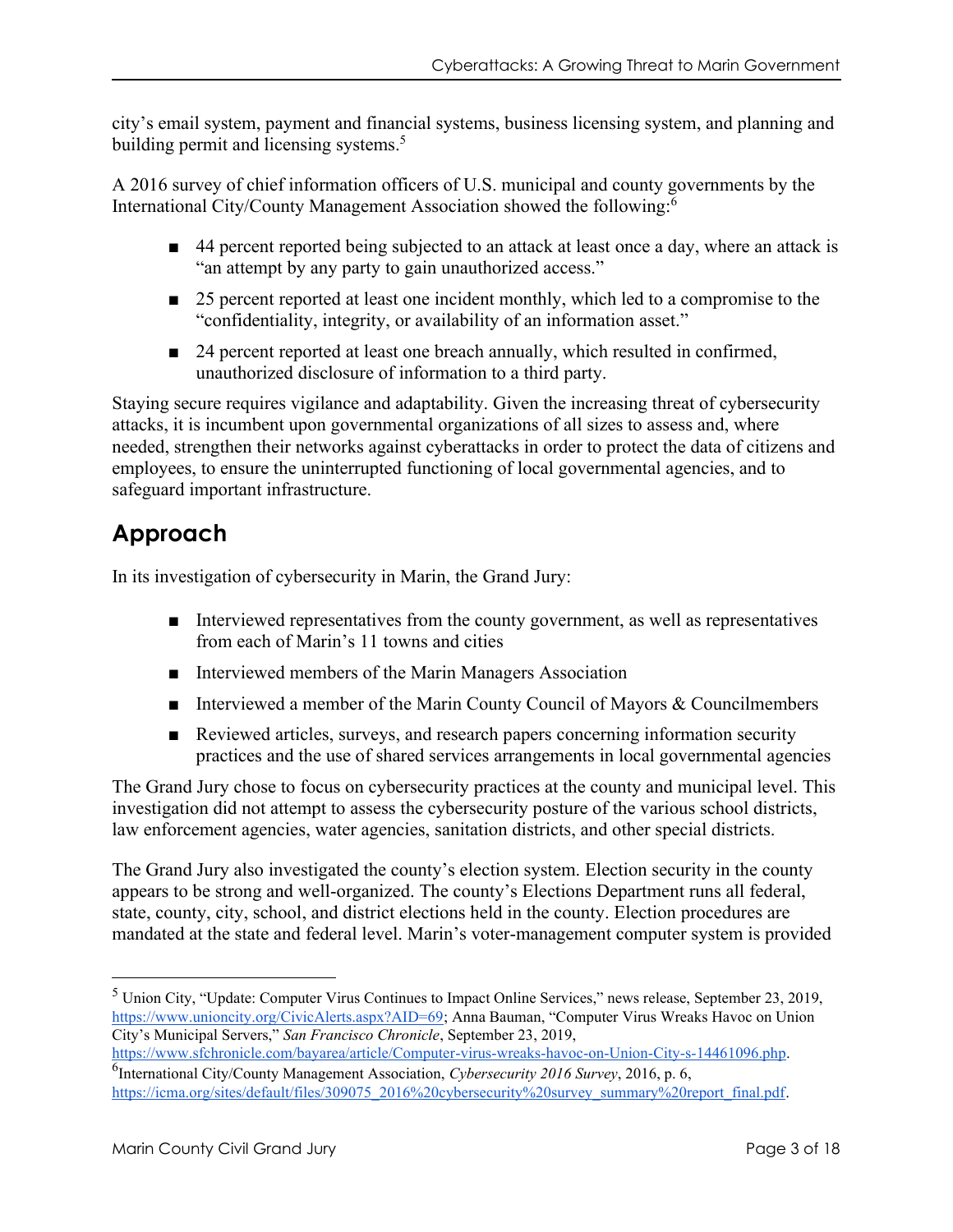by a state-certified outside vendor. Paper ballots are used rather than voting machines, and the computers used for vote counting are never connected to the internet.

# **Discussion**

Government in Marin County needs strong, effective cybersecurity measures to protect its information, operations, and assets.

## **Little-Known Breaches Have Harmed Marin's County and Municipal Governments**

Imagine that Jamie, an employee in the finance department of a county government, receives four emails from Drew, a coworker in another department, requesting wire transfers into several bank accounts. Jamie does not notice that the emails are fake and transfers more than \$300,000 as requested. Or imagine that Casey, an employee responsible for payroll in a city government, receives an email from the city manager requesting copies of the W-2 tax forms of all city employees and councilmembers. Casey also does not detect that the email is fake and unwittingly sends the tax forms to a hacker, who then files at least three fraudulent tax returns. Except for the names of the government employees, these disturbing scenarios actually occurred. They occurred in 2018. And they occurred in Marin.

In the course of this investigation, the Grand Jury learned that the Marin County government's computer network was breached at least five times in the past few years, and more than half of Marin's cities and towns also were successfully attacked.

### **A Wake-Up Call for the County**

The county government's main computer network is managed by its Information Services and Technology Department (IST) and serves all county departments.

County officials reported to the Grand Jury that they have not experienced a successful, disabling ransomware attack during the last three years. However, from July 2017 through August 2018, the county suffered at least five cyberattacks that compromised system security. Mostly a result of phishing attacks, these breaches resulted in the successful theft of employees' login credentials, potentially enabling the perpetrator to log in to the county's network to steal data or install malware. In four of these breaches, according to information provided to the Grand Jury, there was no evidence of actual data theft.

But the fifth breach was different. After receiving a phishing email in April 2018, a county employee clicked on a link that allowed the hacker to access and control the employee's email account. The hacker was then able to review emails that detailed the procedures for requesting wire transfers of funds, change the email account settings so the employee would not detect what the hacker was doing, and send an email in the employee's name to the county's finance department requesting a \$78,000 wire transfer. A finance employee processed the request and initiated the wire transfer.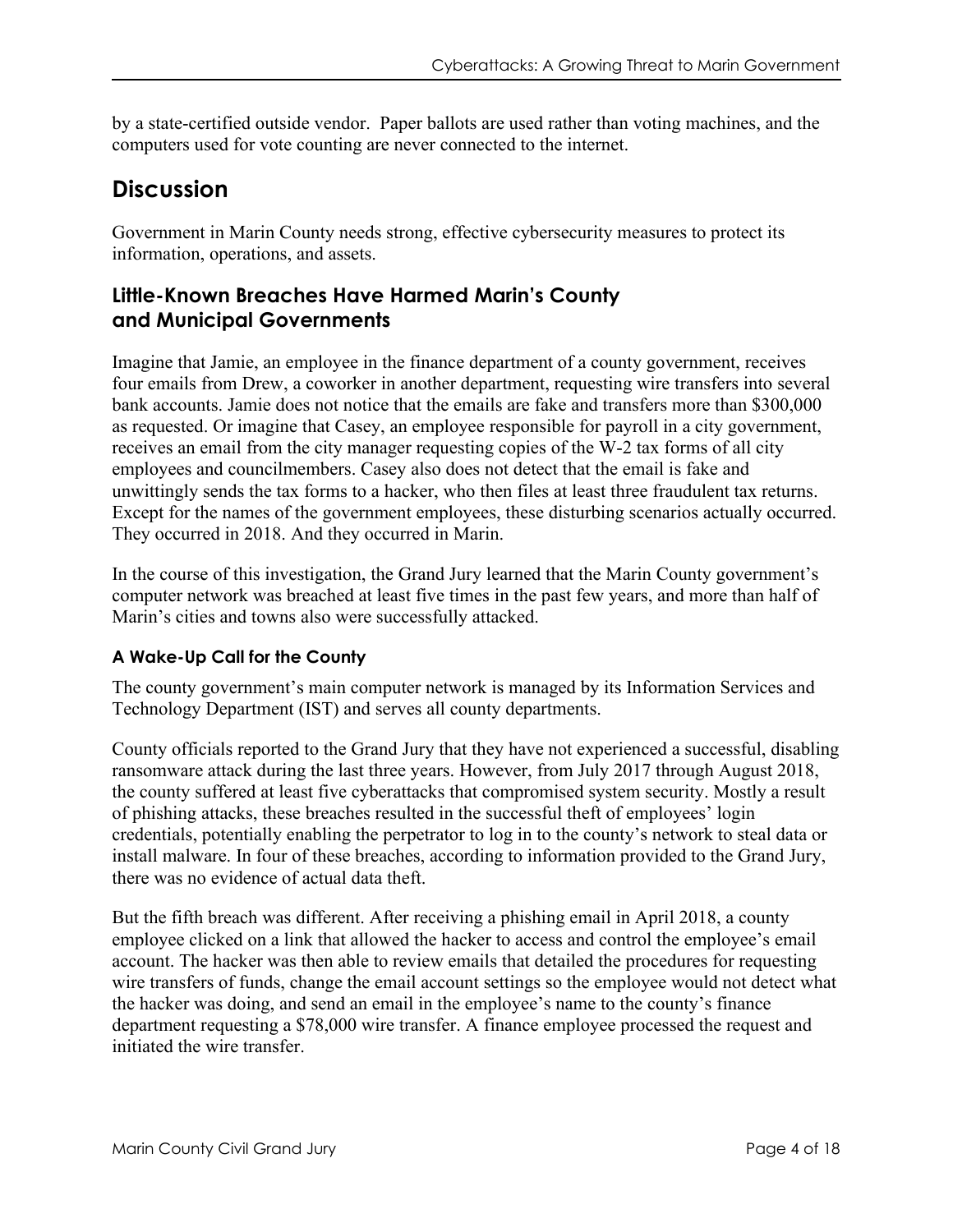Over a one-week period in late April, the hacker repeated the same fraudulent scheme three more times. In all, the finance department wired \$309,000 to the hacker's bank accounts. After detecting the fraud, the county was able to recover approximately \$63,000, leaving a total loss of \$246,000. This breach and financial loss were reported to local law enforcement and the FBI, but not disclosed to the public.

In the wake of these incidents, the county government instituted numerous changes to reduce its vulnerability to attacks on its networks. Some of these were technical changes, such as making it impossible to automatically forward emails to outside the county's network, and blocking connections from outside the United States.

With the help of both external and internal auditors, the department of finance reexamined its internal controls, audited all wire transfers for the preceding 12 months, and identified and immediately implemented process improvements to mitigate the risk of fraud and misappropriation of assets. The department's management also counseled and issued formal warnings to the employees who were deceived by the fraudulent requests.

Other changes involved new personnel and programs in the Information Services and Technology Department. In May 2018, the county hired a new Chief Information Officer, who quickly expanded the size of the information security team and created the position of chief information security officer. Among other measures, that team developed a program, called People at the Heart of Information Security, to create a security-minded culture throughout county government. The program includes mandatory user training regarding cyberattacks, the addition of a "Phish Alert" button to allow employees to report suspicious emails, mock phishing exercises, brown-bag security awareness sessions, and other activities. In 2019, the California State Association of Counties awarded Marin County a Challenge Award for this effort.<sup>7</sup>

The Grand Jury concluded that the county now has a well-developed approach to cybersecurity in general and a robust architecture and strategy for avoiding hacks, including ransomware attacks. The county's data backup and hardware redundancy strategy appears strong, which should enable IST to recover quickly from a disabling attack should one occur. IST also takes advantage of outside resources, such as those provided by the Multi-State Information Sharing and Analysis Center (MS-ISAC) within the Department of Homeland Security's Center for Internet Security. MS-ISAC specifically focuses on state and local governments, and it provides free services and tools to help them improve their cybersecurity.<sup>8</sup>

Still, there is more that the county government can do to ensure the security of its systems, and county officials informed the Grand Jury that efforts are ongoing to make the county's systems even more secure.

 $7$  California State Association of Counties, "2019 Challenge Awards Recipients," 2019, [https://www.counties.org/post/2019-challenge-award-recipients.](https://www.counties.org/post/2019-challenge-award-recipients)

<sup>8</sup> Center for Internet Security, MS\_ISAC, accessed April 15, 2020, [https://www.cisecurity.org/ms-isac/.](https://www.cisecurity.org/ms-isac/)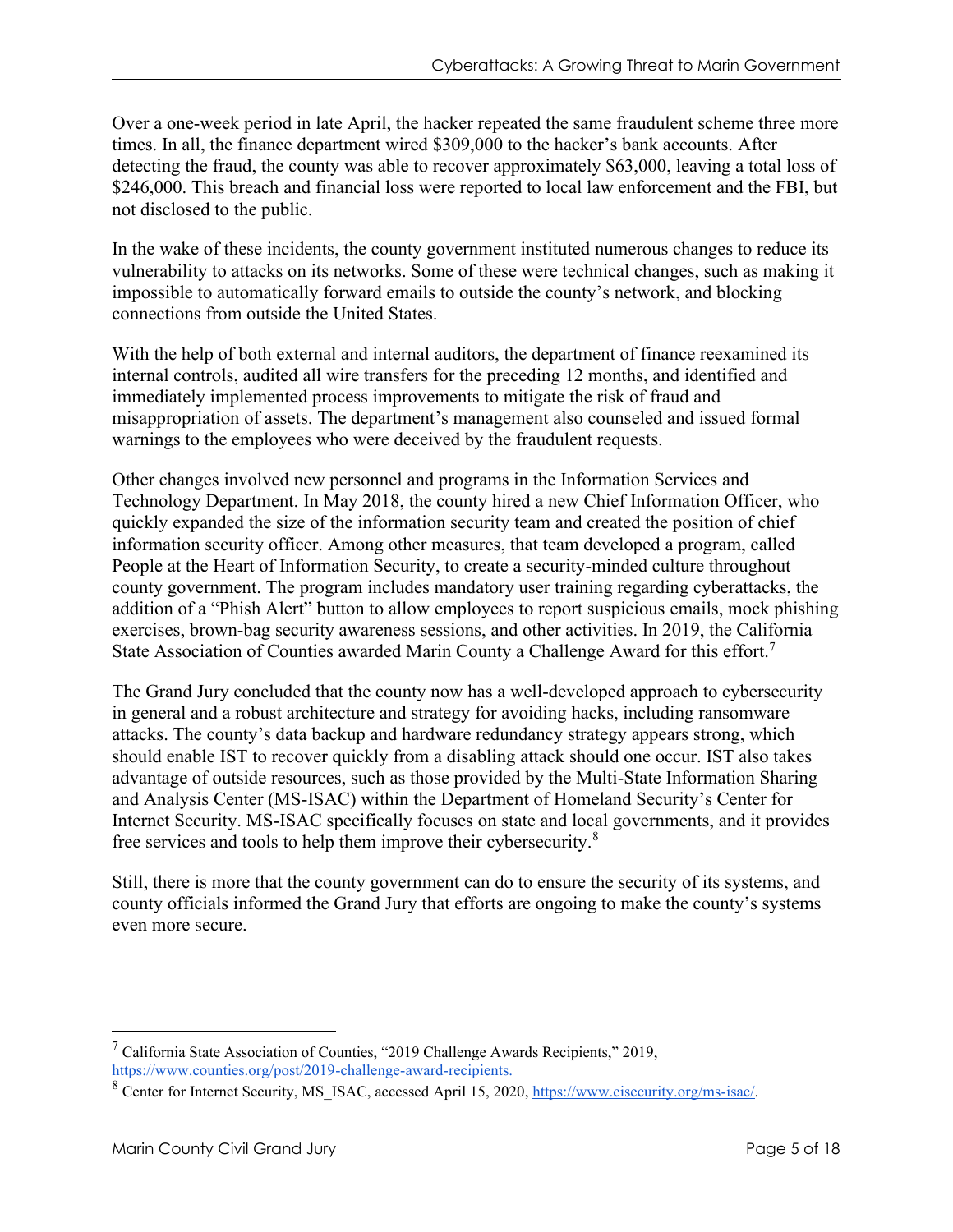#### **The Vulnerability of Marin's Cities and Towns**

Each of Marin's 11 incorporated cities and towns has its own network, and most of these municipalities rely on contractors for information technology (IT) support. Although they have separate IT systems, the county government and all the municipalities, except Corte Madera, share a wide area network known as the Marin Information and Data Access System (MIDAS). This shared network, which is depicted in Figure 1, is managed by the county government together with an outside vendor. MIDAS provides its users with a secure connection to the internet and also enables them to share certain applications hosted at the county level. A firewall at each endpoint on this system minimizes the risk of a direct attack by an outsider, but MIDAS does not currently protect against all types of attacks. Attacks that use fake emails as their entry point are not stopped, nor does MIDAS currently provide malware filtering or antivirus protection.

The Grand Jury found that information security practices in Marin's cities and towns are deficient by several measures, especially if one measures security by the number of breaches that have occurred. Six cities and towns disclosed to the Grand Jury that they were successfully attacked over the last four years. Three of the breaches were ransomware attacks. The breaches disabled computers and network systems, resulted in financial fraud, and led to the theft of confidential information:

> **Town of Fairfax**: In July 2016, Fairfax was victimized by a ransomware attack. An employee received an email with a malware program attached; and when the employee clicked on the attachment, the town's servers were infected and became unusable. No ransom was paid, but the town was forced to use a previous backup in order to rebuild its systems. The town lost data for the day of the attack, since it had not yet been backed up. Fairfax suffered a similar breach in October 2014.

> **City of Novato**: In 2017, Novato fell victim to a phishing attack. A city employee received an email purporting to be from a senior city official, requesting a wire transfer of funds. The employee initiated the wire transfer to the account specified by the hacker. The Grand Jury received two conflicting reports regarding



*Note:* This diagram has been simplified and does not show connections to the county library, sheriff's office, and other agency networks. *Source:* Adopted with changes from Marin County Information Services and Technology Department, *What Is MIDAS?*, July 2018.

### **Figure 1. MIDAS Shared Network**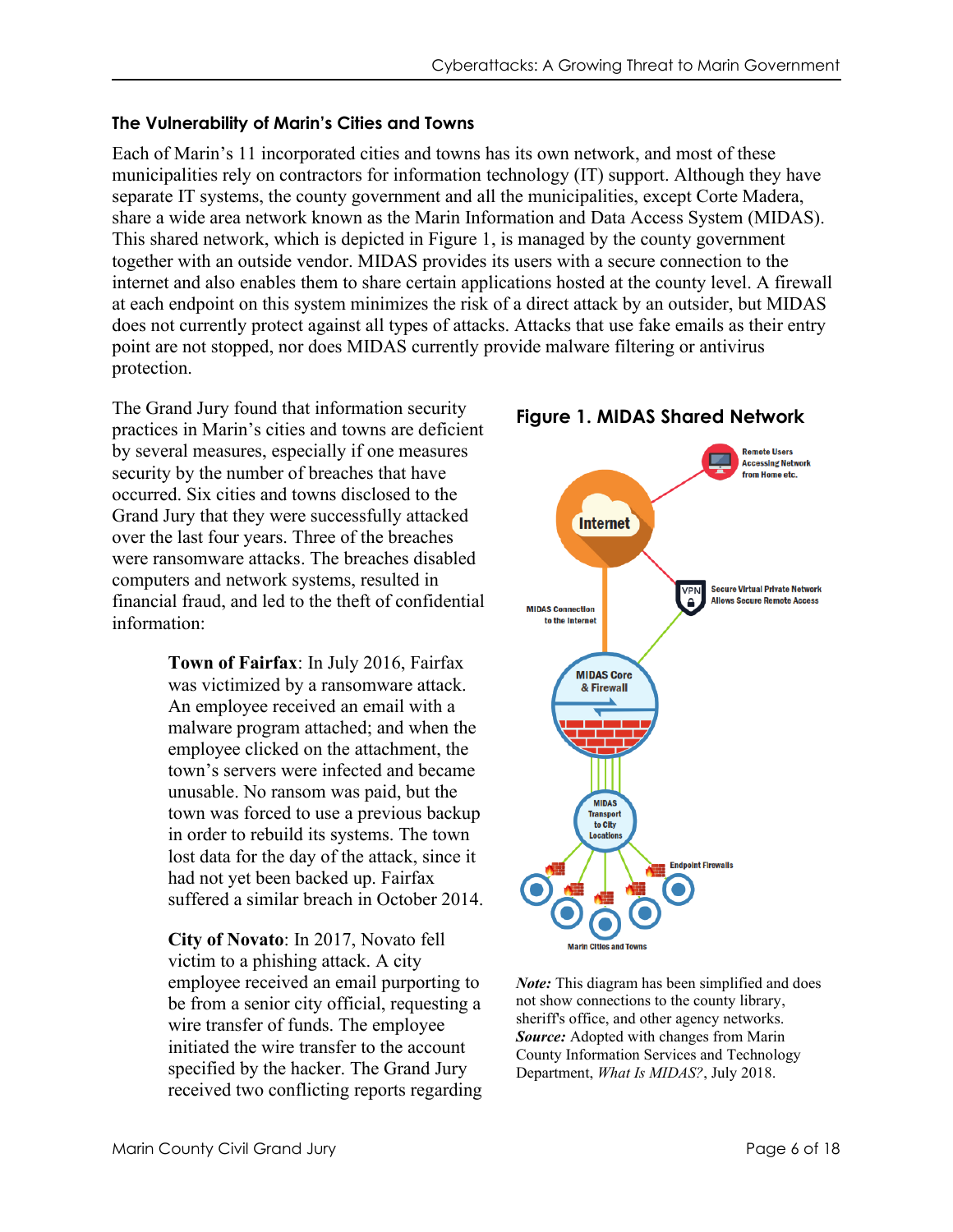this breach. In one telling, the wire transfer was approximately \$15,000 and much of the money was later recovered. In the second version, approximately \$40,000 was wired and none of it was recovered by the city. The breach was reported to local law enforcement and the FBI. Due to extensive turnover among the Novato city staff, the Grand Jury was unable to determine the exact amount of the financial loss. After the attack, Novato strengthened its email security and implemented mandatory employee training to reduce its vulnerability to email-based attacks.

**City of Sausalito**: In January 2018, Sausalito was the victim of a phishing attack in which a fake email, purporting to be from the city manager, was sent to a city employee. This employee complied with the fake email's request for copies of the W-2 tax forms of all of the city's employees and councilmembers. As a result, all these individuals were exposed to the risk of identity theft. The Sausalito breach was reported to the FBI. For two years after the attack, the city provided free credit monitoring services to all employees, at a cost of approximately \$27,000. Nevertheless, three employees had fraudulent state tax returns filed in their names, although the attempts were unsuccessful because taxing authorities had been alerted.

**Town of Tiburon**: In 2019, Tiburon suffered a ransomware attack, also initiated by a fake email attachment opened by an employee. No ransom was paid, but the town's systems were largely disabled for more than three days. Most of its data was recovered using a backup, but the town discovered that one of its applications was not being backed up properly, so the town needed to rebuild much of that data by hand from paper records.

**Town of Corte Madera**: In 2019, Corte Madera suffered a direct attack. During a brief moment when a vendor intentionally disabled the town's firewall for system updates, hackers were able to access its network and disable it using ransomware. No ransom was paid, but the system had to be restored from a backup.

**City of Larkspur**: In August 2019, Larkspur's network was compromised in a direct attack. Four of its computers were reportedly accessed from one of the public computers in the Larkspur library. It is unknown what data may have been accessed.

### **Observations**

The Grand Jury was able to make several observations about these successful cyberattacks on Marin's county and municipal governments:

- Email-based attacks succeed due to poor user behavior and can be greatly reduced by training to instill good user behavior.
- The MIDAS platform does not prevent email-based breaches or filter for viruses.
- To the Grand Jury's knowledge, the county breaches and the \$246,000 loss were never disclosed publicly, and the only municipal breach that became known to the general public was Sausalito's. By not being sufficiently informed about the cybersecurity risks that exist in our cities and towns, the public may have a false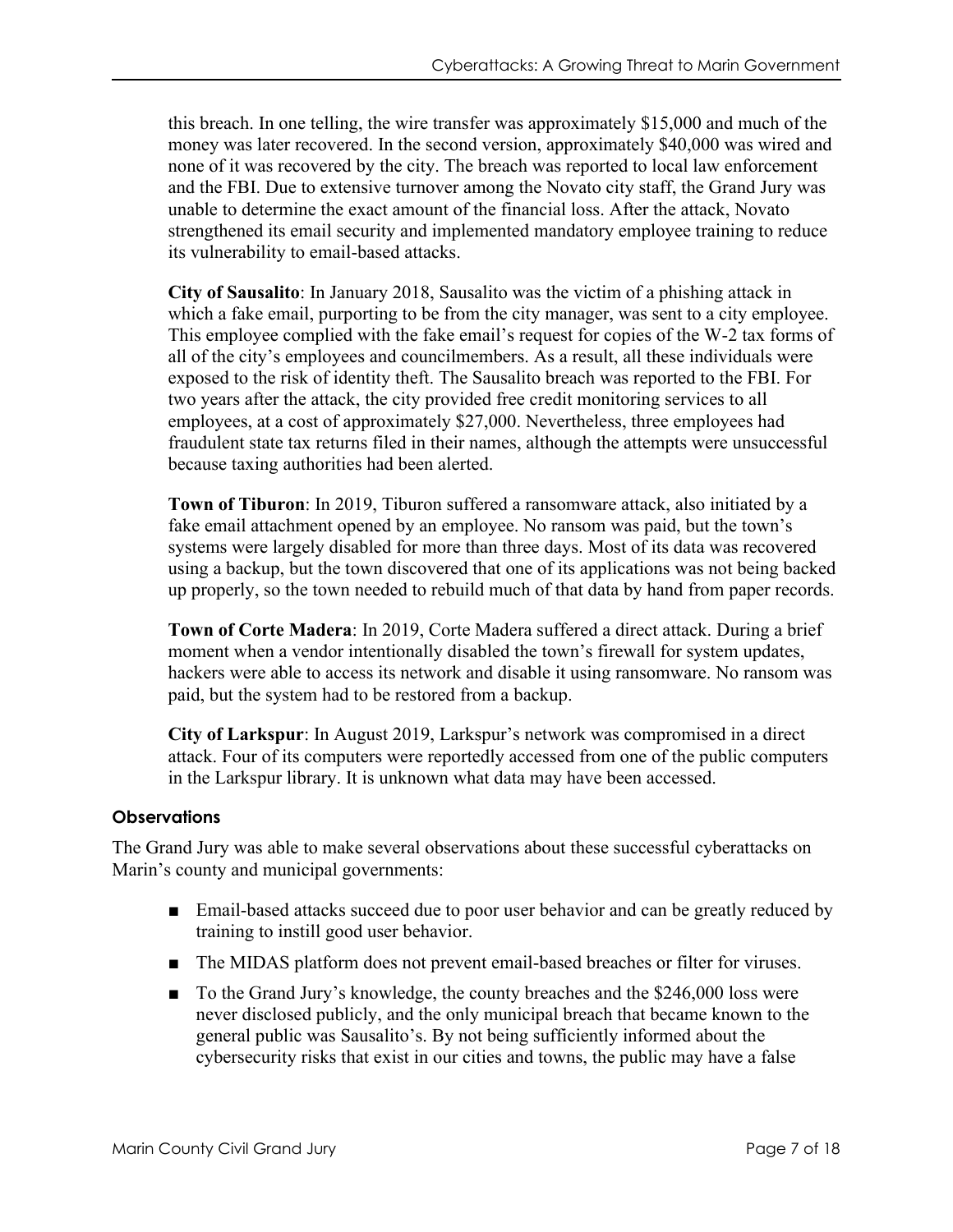sense of security regarding effective government operations. Public transparency is essential so that Marin residents are aware of cybersecurity risks.

- While the Sausalito and Novato breaches and one of the county breaches were reported to the FBI, the Grand Jury was unable to determine whether the other incidents were reported to federal law enforcement. The FBI recommends that government agency breaches be reported as a standard practice.<sup>9</sup> In addition, when unauthorized disclosure of personal information occurs, California law requires the agency to notify all affected individuals, as Sausalito did in this case.<sup>10</sup>
- Sausalito, according to interviews, responded appropriately to its breach. It not only notified the FBI, but provided identity theft protection resources to its employees, held a city council discussion on cybersecurity, and implemented a number of measures to strengthen its security, including mandatory employee training, technology for flagging external emails, and ongoing monitoring of its system by a cybersecurity consultant.
- Partly as a result of the breaches to its systems, the county has acquired expert knowledge about techniques and strategies to prevent breaches and is in a strong position to share that expertise with cities, towns, and other agencies in Marin that may lack access to such practical knowledge.

## **City and Town Officials Are Not Sufficiently Engaged in Combating Cyberattacks**

In municipalities across the United States, cybersecurity awareness and support for a stronger approach from elected representatives and top officials appear to be lacking. In 2016, the International City/County Management Association surveyed the chief information officers (CIOs) of U.S. county and city governments regarding cybersecurity issues. The survey asked the CIOs about the engagement of their top appointed or elected officials in cybersecurity risks and found, among other things, the following: $11$ 

- Only 26 percent of the CIOs believed that elected council members were either moderately or exceptionally aware of cybersecurity issues.
- Only 30 percent of the CIOs reported that elected council members provided either strong or full support for cybersecurity.
- According to the CIOs, a very low percentage of elected and appointed officials felt they personally had a strong responsibility for cybersecurity.

The survey results indicate that, while there is some awareness about cybersecurity risks, there is a lack of engagement by local elected officials in ensuring strong security. Marin is no exception

<sup>&</sup>lt;sup>9</sup> FBI, *Law Enforcement Cyber Incident Reporting*, accessed April 15, 2020[, https://www.fbi.gov/file](https://www.fbi.gov/file-repository/law-enforcement-cyber-incident-reporting.pdf/view)[repository/law-enforcement-cyber-incident-reporting.pdf/view.](https://www.fbi.gov/file-repository/law-enforcement-cyber-incident-reporting.pdf/view)

<sup>&</sup>lt;sup>10</sup> California Civil Code § 1798.29, accessed April 15, 2020,

[https://leginfo.legislature.ca.gov/faces/codes\\_displaySection.xhtml?lawCode=CIV&sectionNum=1798.29.](https://leginfo.legislature.ca.gov/faces/codes_displaySection.xhtml?lawCode=CIV§ionNum=1798.29)

<sup>11</sup> International City/County Management Association, *Cybersecurity 2016 Survey*, pp. 3, 12.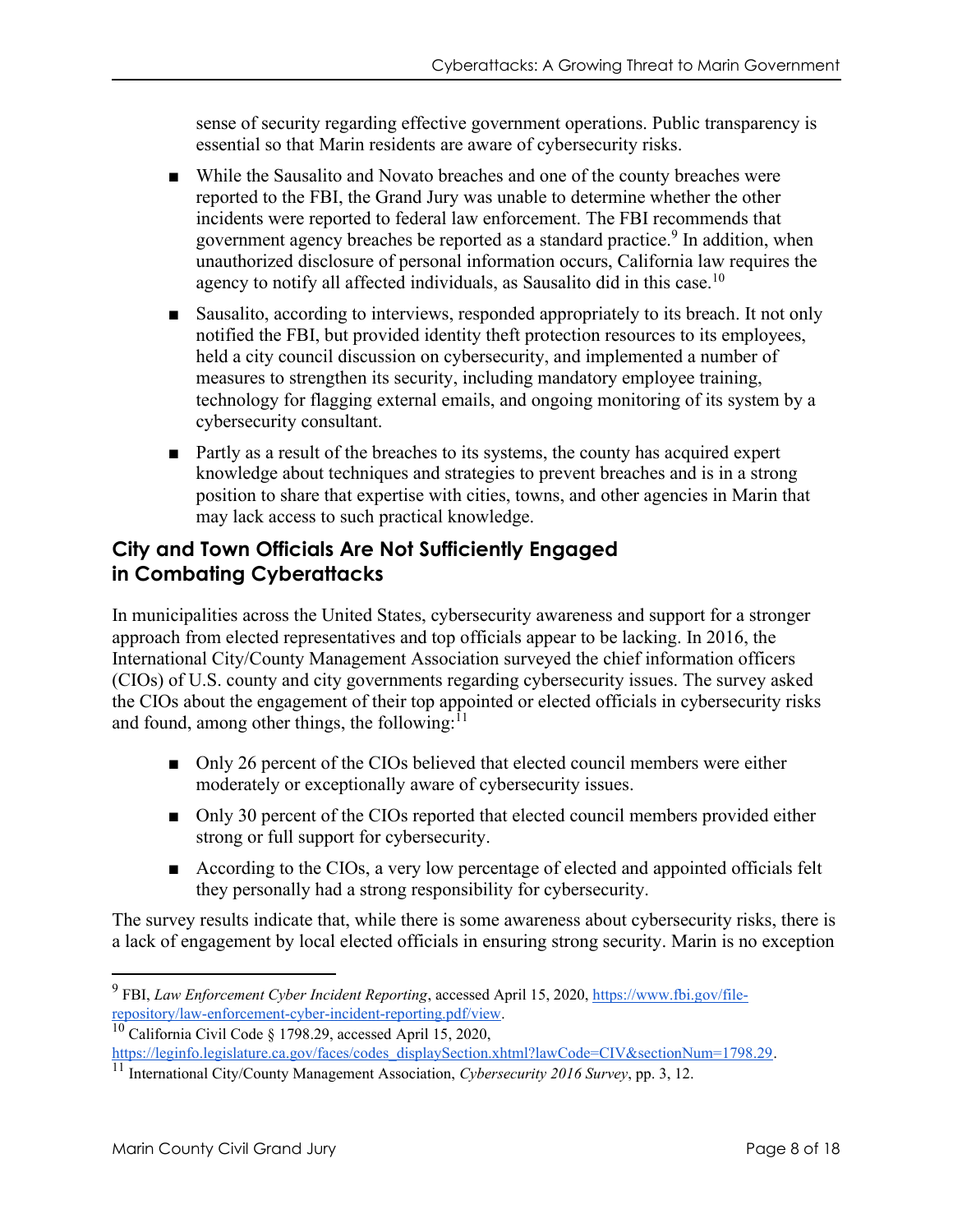to the survey findings. As the above discussion of past attacks in Marin noted, city and town councils have not taken up the cause to raise public awareness or to combat cyber risks. In most cases, information security is an operational issue delegated to the town or city manager. In those municipalities suffering a breach, the Grand Jury found only one instance—Sausalito—where a city council directed its manager post-breach to provide the council with an assessment of its cybersecurity practices or measures that could be taken to improve security.

While city and town managers in Marin are generally aware of the increasing number of cyberattacks, there appears to be a lack of action on the issue. In the course of its investigation, the Grand Jury heard repeated comments similar to the following:

- *Since we have a full backup, we are not too concerned about losing data* (this, despite the fact that restoration of an untested backup might fail and an attack could cause loss of the current day's data and an interruption in government operations lasting several days or more). There appears to be an overconfidence in the ability of a backup to enable a municipality to recover rapidly from an attack.
- *Our data is mostly a matter of public record anyway, so we are not too concerned about public disclosure* (in fact, much of their data is confidential, including human resources data and information about pending litigation, not to mention information about private citizens that could be used in identity theft). There appears to be insufficient concern about the government's need to protect important, confidential information.

# **The Public Is Underinformed about Cybersecurity Threats to Our Government**

None of the breaches described above (other than the Sausalito attack) resulted in any public discussion by the governing boards of cyber threats or a demand from the board that the manager report to it regarding steps being taken to reduce those risks. The absence of a public discussion of these vulnerabilities is a missed opportunity to educate employees, residents, and local organizations about the cybersecurity risks faced by all.

The Grand Jury heard two separate views on the wisdom of discussing these matters publicly. The first is that public disclosure would alert potential hackers that a jurisdiction is vulnerable to an attack. The second view is that, by disclosing and openly discussing the problem, coupled with taking strong action to improve network security, the jurisdiction makes clear its commitment to a high level of vigilance and security and reduces its attractiveness to potential hackers.

While it would never be prudent to disclose in detail any technical vulnerabilities that led to a breach, the fact is that most attacks are launched when an employee clicks on a malicious email, and disclosing such an incident would not increase a municipality's vulnerability but could serve to educate employees and residents of the importance of good user behavior. Unless disclosure would clearly create new security risks, the Grand Jury strongly favors public disclosure of these incidents.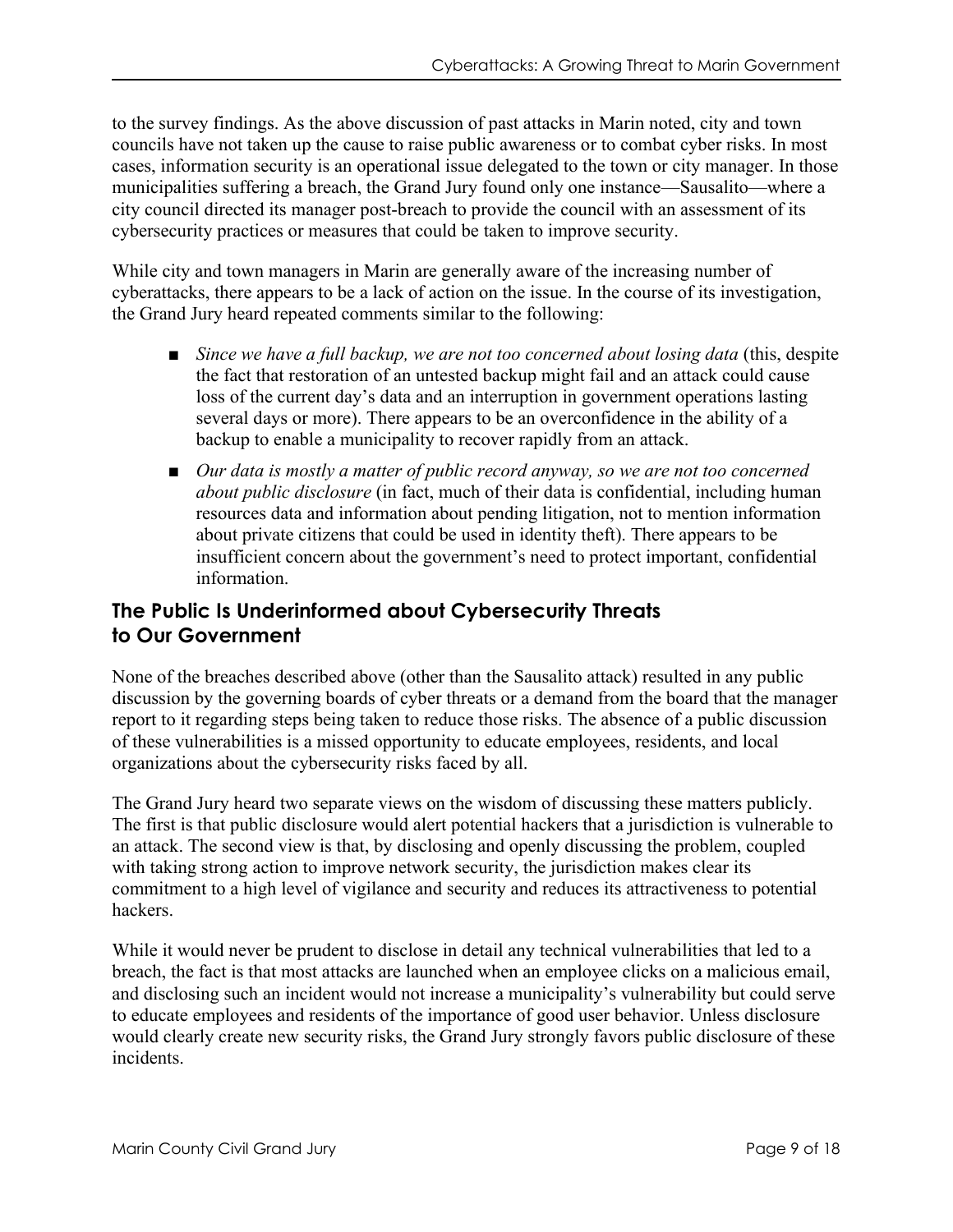# **Our Cities and Towns Should Adopt Best Practices to Improve Security**

A strategy followed by many smaller private and public organizations is to adopt "best practices" identified by IT professionals as a way of ensuring that they keep up with constantly changing risks.<sup>12</sup> The Grand Jury investigated industry-standard best practices, as well as practices implemented successfully by various Marin agencies, and this report recommends that a number of them be implemented by all cities and towns in Marin.

The National Institute of Standards and Technology has created its Cybersecurity Framework to assist governmental agencies and others with their security planning and practices. It identifies five key steps to planning and implementation: identify, protect, detect, respond, and recover.<sup>13</sup> All public officials and managers should become familiar with its guidance and principles.

Smaller cities and towns may believe that they cannot afford stronger security. However, the Grand Jury concluded that there are a number of inexpensive measures that every municipality should implement, if they have not done so already, that would materially strengthen their security.

### **Employee training**

User behavior is at the center of cyber vulnerability and poses one of the greatest security challenges because it is difficult to change. Phishing attacks are initiated by email. They exploit employee behavior to gain network access. The more aware users are of hacking tactics, the better able they will be to avoid attacks—whether they are working in the office or at a remote location. The Grand Jury recommends regular, *mandatory* employee training to educate, motivate and, yes, scare, employees into following security practices. (One manager informed the jury that employees should feel "terrified" about what could happen in an attack.)

One technique is to send fake emails to employees on a random basis to identify which employees have poor security discipline so that those employees can receive more training and more controlled network access. The jury recommends a service like this for all municipalities.

### **Email Flagging and Filtering**

Malicious emails are often disguised to appear as if they came from within the organization, tricking the user into believing the email is from a colleague. To help counter this deception, the email system should place a visible "flag" on any email sent by someone from outside the organization. The County of Marin and several Marin cities and towns have already implemented such a system, but not all. Those that have done so report that the flag system has greatly improved user behavior. For a higher level of protection, the organization could implement a

<sup>&</sup>lt;sup>12</sup> Ekran System, "12 Best Cybersecurity Practices in 2020," [https://www.ekransystem.com/en/blog/best-cyber](https://www.ekransystem.com/en/blog/best-cyber-security-practices)[security-practices](https://www.ekransystem.com/en/blog/best-cyber-security-practices); MetroStar Systems, "13 Cybersecurity Best Practices You Should Apply in 2020," <https://www.metrostarsystems.com/cyber-security/13-cybersecurity-best-practices-apply-2020/>; ObserveIT, "10 Essential Cybersecurity Best Practices for 2019," [https://www.observeit.com/blog/10-essential-cybersecurity-best](https://www.observeit.com/blog/10-essential-cybersecurity-best-practices-for-2019/)[practices-for-2019/.](https://www.observeit.com/blog/10-essential-cybersecurity-best-practices-for-2019/)

<sup>13</sup> National Institute of Standards and Technology, *Framework for Improving Critical Infrastructure Cybersecurity,*  Version 1.1, April 16, 2018, [https://nvlpubs.nist.gov/nistpubs/CSWP/NIST.CSWP.04162018.pdf.](https://nvlpubs.nist.gov/nistpubs/CSWP/NIST.CSWP.04162018.pdf)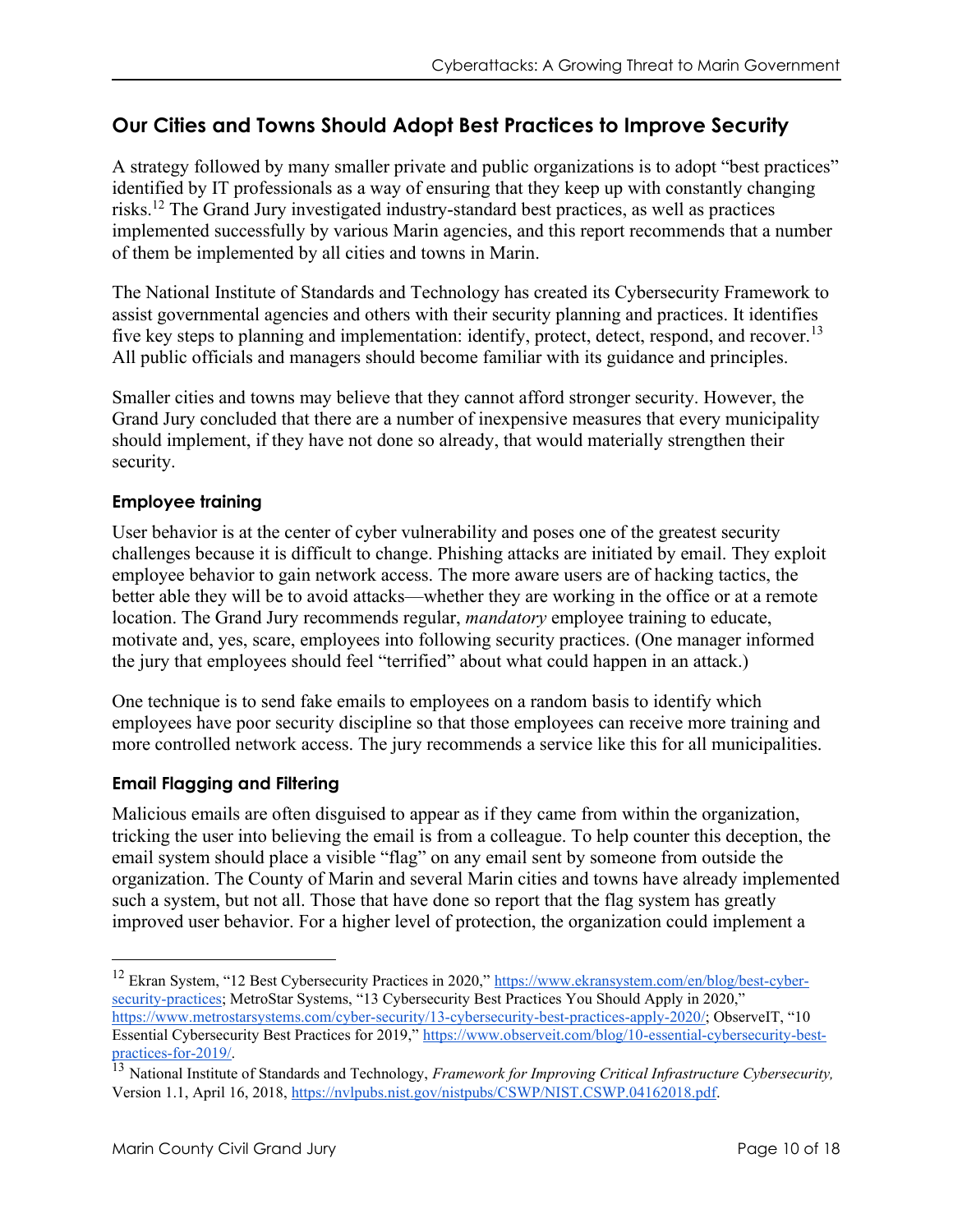system, as Sausalito has done, that will not deliver an email until the recipient verifies that the actual email address of the sender is the same as the purported address.

All email systems should also have filters, sometimes called spam filters, that identify suspicious emails. Rather than letting these emails be delivered, the system "quarantines" them (or it may delete some emails entirely, depending on the security settings). The intended recipient receives a daily email listing all the quarantined emails and can then opt to have the emails he or she deems safe to be delivered. The rest are deleted. The Grand Jury recommends that all Marin cities and towns not only have such filters on their email systems, but also use the highest security settings available, consistent with operational needs.

#### **Password Management**

Strong, enforced password policies are essential to network security. If users create easy-to-guess or weak passwords, hackers can easily gain access. Password policies should require users to use complex passwords (using uppercase and lowercase letters, numbers, and special characters), to avoid sharing passwords or using the same password on multiple systems, and to change passwords periodically, at least every six months. With most systems, these policies can be enforced automatically by the system.

User accounts also need to be managed tightly. When an employee leaves the organization, the account should be disabled immediately. In addition, many employees are given access to ancillary accounts, such as the municipality's website, its social media accounts, its wifi network, and other cloud-based systems. The organization should create documented security procedures to inventory all of these other user accounts and ensure conformity with password policies.

Organizations should be encouraged to use "password managers" where feasible. A password manager is a software program that performs like a vault to store all of your passwords and automatically log you in to a website where you have an account. By making password managers available to staff, the agency enables users to create very complex passwords that do not need to be memorized and to use different complex passwords on every system that they access.

System administrators should also consider deploying "two-factor authentication" in certain cases. In addition to requiring the user to enter a password, this security feature requires the user to provide a second security credential before getting access. Most people have experienced this when they receive a text message containing a special code that must be entered before they can log on to a website. Two-factor authentication certainly should be used to access laptops and other mobile devices. It should also be required when accessing the system from outside the network.

### **Data and System Backups**

Backups make a copy of the data on a computer or server to an alternative location to enable recovery from a data loss or a system lockup. Data should be backed up at least daily, although some systems allow data to be backed up throughout the day, which is better. Server backups should be made regularly to enable servers to be restored entirely from scratch to recover from ransomware attacks and similar outages.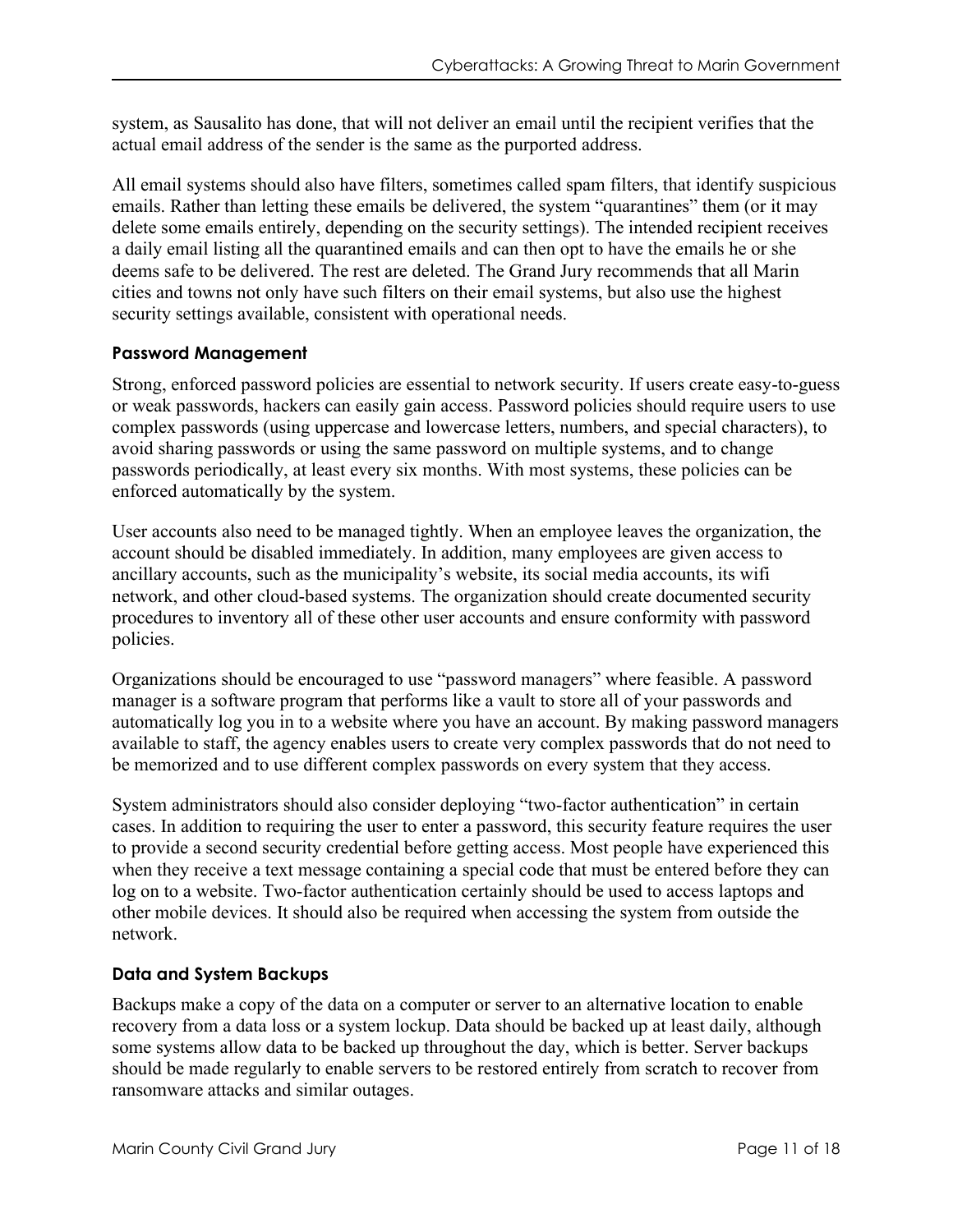While it is easy to set up a system for regular backups, the system should be tested regularly to confirm that the data can actually be restored. Backups are notorious for failing. Backups should be monitored for failure, and testing should be done at least monthly. The Grand Jury's interviews revealed that city and town officials generally do not know whether their backup systems are ever tested.

#### **Other Best Practices**

There are a variety of other best practices that all cities and towns should evaluate for implementation, including these:

- **Management of mobile devices**. Phones, tablets, laptops, and other mobile devices pose special risks because they are more susceptible to being lost or stolen. An agency should either prohibit the use of mobile devices to access government data or ensure that it has a platform to manage mobile devices. This system should include (1) enabling password management controls, (2) requiring two-factor authentication, (3) requiring use of a virtual private network, (4) encrypting all information stored on the mobile device, and (5) enabling "remote wipe" so that when a device is lost, its data can be deleted remotely.
- **Automated malware detection and removal**. Antivirus software on the servers and personal computers can detect and remove malware before it does any damage.
- **Monitoring systems**. Despite best efforts, most systems will end up being penetrated. It is important to have a monitoring system enabling the manager to see what is happening on the system and be alerted immediately when hackers have gained access.
- **Use of expert resources**. Cyber threats are constantly evolving, and it is difficult for the average IT professional to stay current. It is critical to have access to an expert outside resource, especially when performing vulnerability assessments. Free resources such as the MS-ISAC alerts and newsletters can keep city and town managers (or their outside consultants) aware of new threats and risk-reduction techniques.
- **Firewalls.** A firewall is a hardware device or software element that can block and filter outside access to a network. Firewalls should be up to date and deployed with security settings that are as strong as feasible, blocking, for example, all access from outside the United States.
- **Hardware and patching**. Many attacks happen because older computer operating systems are no longer supported and cannot be patched with up-to-date software. It is common to replace computers every three to four years to minimize this problem. Grand Jury interviews revealed that many cities and towns lack any policy on how frequently they replace their equipment.
- **Documentation**. All security measures and policies should be adequately documented and disseminated to ensure that (1) the policies and procedures are understood and capable of being followed, (2) users understand the expectations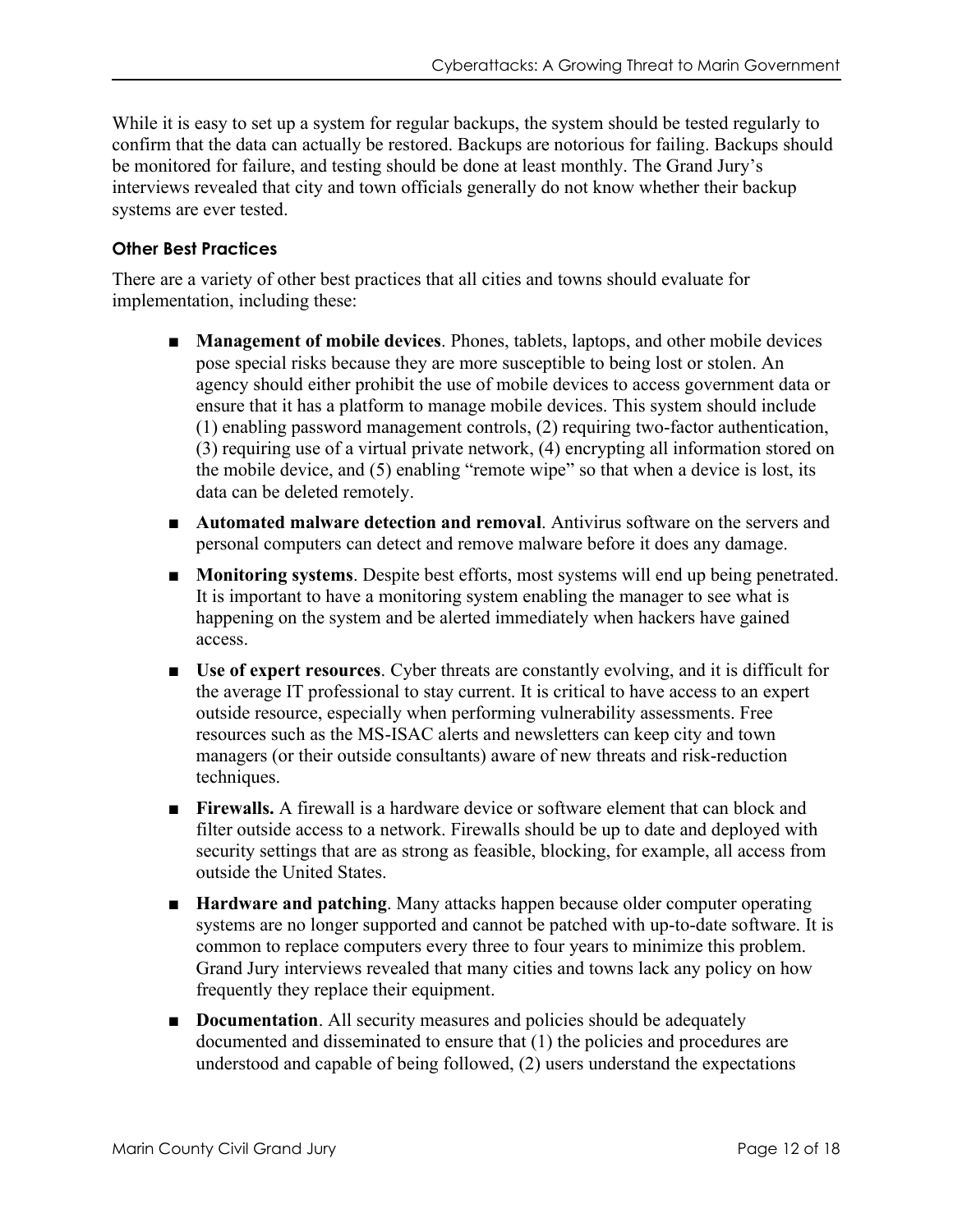placed on them, and (3) when employee turnover occurs, critical information about information security is not lost.

■ **Vulnerability assessments**. For organizations that can afford this extra step, a vulnerability assessment involves inventorying all systems, hardware, and software and assessing the points of vulnerability. A vulnerability report typically includes a list of recommended modifications. These assessments are usually performed every few years. Assessments can also include a "probe" element, where a deliberate attempt to gain unauthorized access to a system is made in order to educate users about vulnerabilities.

## **Municipalities Should Work Together for Increased Security**

#### **Forums for Information Sharing and Collaboration**

The Grand Jury's investigation revealed that staff and elected officials in many Marin cities and towns are unaware that other jurisdictions in the county have been successfully attacked. Without this important information about breaches occurring among their peer group, city and town managers, as well as elected officials, are not alerted to the urgent need to reexamine their own security practices and to collaborate with their peers to improve the security of the entire group.

More transparency and better collaborative approaches could help Marin's smaller cities and towns become more sophisticated in their cybersecurity practices at a reasonable cost. Two existing groups that are well positioned to foster collaboration in this area are the Marin County Council of Mayors & Councilmembers (MCCMC) and the Marin Managers Association (MMA).

One stated purpose of MCCMC is to promote cooperation and collaboration among Marin's cities and towns "in the solution of mutual problems."<sup>14</sup> MCCMC has ad-hoc subcommittees devoted to such topics as disaster preparedness, homelessness, pension reform, and climate change, but they have no group devoted to cybersecurity. The Grand Jury's investigation revealed that MCCMC has not had a focus on helping cities, towns, or other agencies improve their cybersecurity practices. By making cybersecurity a priority and creating a public forum for discussion of the issue, MCCMC could promote greater cybersecurity awareness not only among mayors and councilmembers, but also among the public, local businesses, and nonprofit organizations.

MMA is composed of all of the town and city managers in the county, as well as the county administrator and the executive director of the Marin Municipal Water District. It serves as a forum for the managers not only to share their experiences and best practices for managing Marin's cities and towns, but also to exchange ideas about how they might share services to lower costs and improve efficiency. The Grand Jury's investigation revealed that MMA could do a better job of ensuring that experiences like the breaches described in this report are shared

<sup>&</sup>lt;sup>14</sup> "About," Marin County Council of Mayors & Councilmembers, accessed April 15, 2020, [http://www.mccmc.org/about/.](http://www.mccmc.org/about/)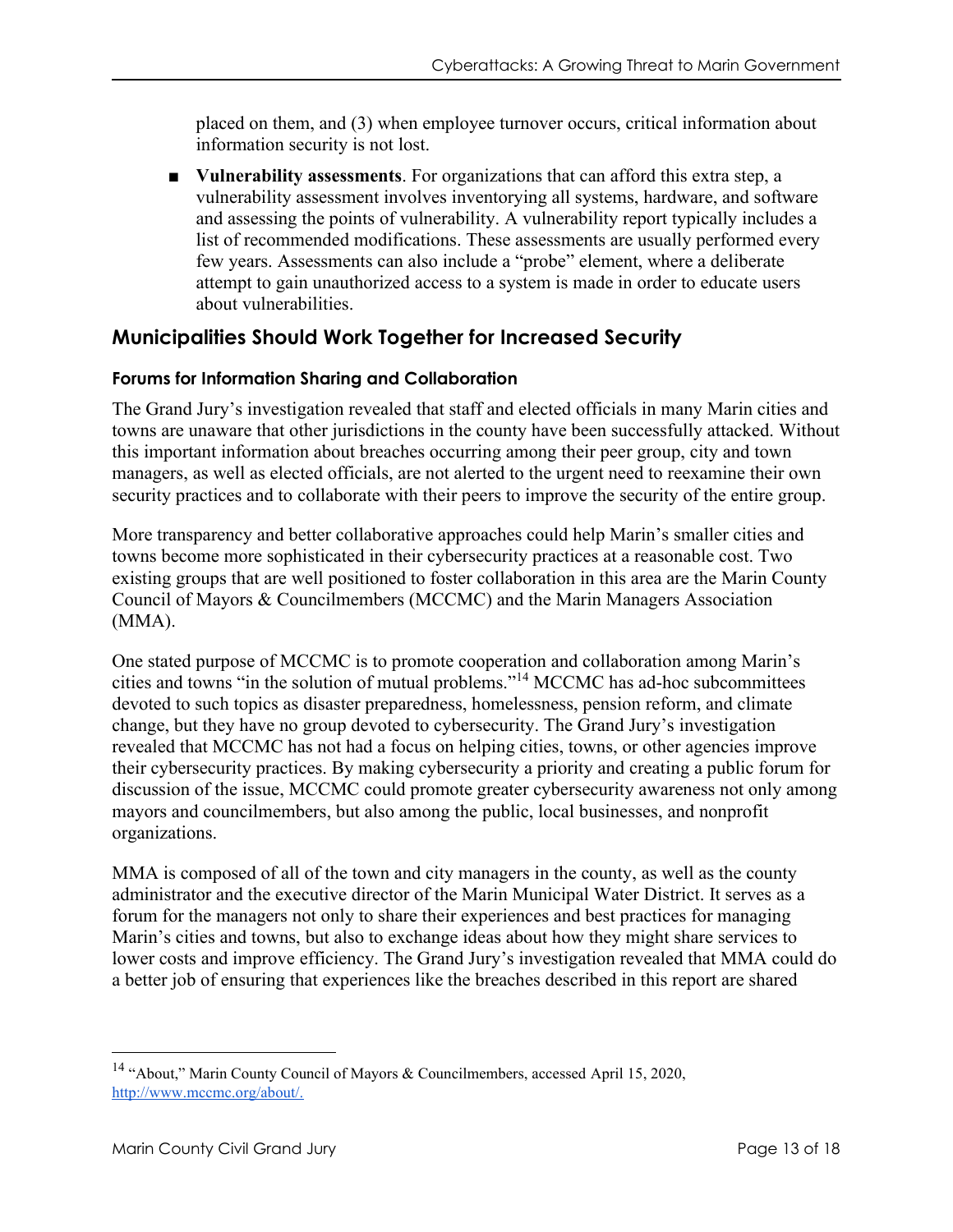among its members, and that a higher priority is placed on cybersecurity in Marin's cities and towns.

Working in conjunction with the county's chief information security officer, MMA could assist the cities and towns in distilling the above suggestions regarding best practices to a specific list for implementation. In addition, the county's chief information security officer could start a special email list for city and town officials to keep them informed of cybersecurity alerts sent out by federal authorities, as well as provide regular email reminders to city and town staff to be prudent with external emails, attachments, and passwords. All of these efforts could be implemented at minimal cost.

#### **Shared Services**

Larger organizations can afford stronger security. For example, the county government has nearly 2,100 employees, more than 70 employees in its IT department, and a substantial IT budget. Marin's two largest cities, San Rafael and Novato, also have substantial IT budgets and devote significant resources to cybersecurity. On the other hand, several of Marin's smaller cities and towns do not have a full-time staff member devoted to IT management, using outside vendors instead.

Marin's cities and towns could turn to the Marin General Services Authority (MGSA) for assistance. MGSA is a joint powers authority formed for the purpose of administering shared programs among the county, cities, and towns.<sup>15</sup> With a shared program, each participant generally contributes a fixed amount per year for MGSA to manage the program. In turn, MGSA generally contracts with an independent consultant to deliver services to the participating jurisdictions.

For example, MGSA could establish a contract with an outside cybersecurity expert, who could then consult with individual cities and towns regarding their vulnerability and actions they could take to improve their security. Members could pay a base fee in exchange for a nominal service level, and then pay extra should they need more extensive consulting services. A shared cybersecurity program could be more effective than each city and town hiring its own consultant, because the MGSA consultant would acquire specific knowledge about the capabilities of the MIDAS wide area network and would not need to relearn those details on each assignment.

Beyond cybersecurity, MGSA might also explore the creation of shared IT procurement standards for cities and towns. For example, every city and town needs a financial management system for its budgeting, fund accounting, and human resources needs. If all the cities and towns were to standardize on the same third-party software, they would be in a much better position to negotiate for lower prices and to create cross-jurisdiction user groups to enhance all users' knowledge of how to use the system effectively. But if each city and town continues to act independently with regard to software selection and purchasing, efficiencies like this will not be possible.

<sup>15</sup> "History and Overview," Marin General Services Authority, accessed April 15, 2020[, http://maringsa.org.](http://maringsa.org/)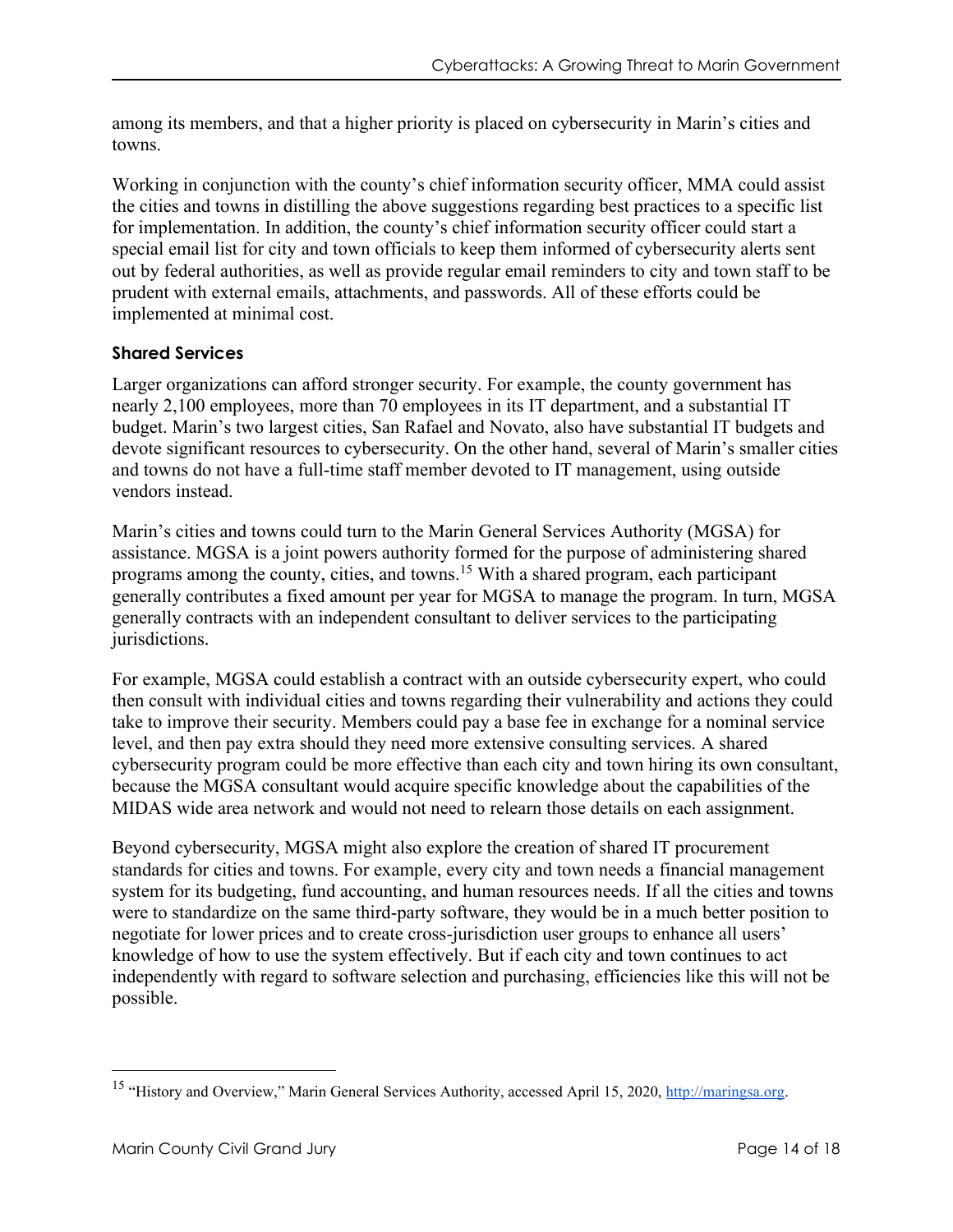By moving toward a stronger culture of collaboration regarding IT needs, not just for cybersecurity, cities and towns would be able to enhance their performance while reducing their costs.

## **MIDAS Enhancements Could Improve Security**

The county's MIDAS wide area network has provided a strong and secure backbone for Marin's municipalities for the past 25 years. With its firewalls and redundant, secure connection to the internet, it provides a good first line of defense against cyber criminals. However, as previously discussed, attacks that use fake emails as their entry point are not stopped by MIDAS, and MIDAS does not currently provide malware filtering or antivirus protection. In addition, the Grand Jury heard concerns that MIDAS is too costly and the internet speeds are too slow, which could result in some cities and towns deciding in the future to opt out of the system. This might weaken the security they currently enjoy.

Given the county's strong Information Services and Technology Department and its many years of experience with the MIDAS system, the county is well positioned to provide additional support and resources to Marin's cities and towns regarding cybersecurity.

In 2020, the county is performing a review of the MIDAS system for possible modifications, enhancements, and cost reduction. Modernizing and enhancing MIDAS could provide even more security, which would create a strong motivation for cities and towns to continue using the system or even rely on MIDAS more. Enhancements could include the following:

- Web filtering, where particular websites, especially those known to host malware, could be blocked automatically, or "blacklisted"
- Geo-blocking to block websites from certain countries or regions
- Email filtering to prevent known malware from getting through
- Real-time monitoring dashboards for better management capabilities
- Disaster recovery features

While these enhancements would undoubtedly come at some cost, it may be possible to make them elective for those cities and towns that believe the costs are justified.

# **Findings**

- F1. The Marin County government has a well-developed approach to cybersecurity in general, and a robust architecture and strategy for avoiding breaches.
- F2. The Marin County government has substantial cybersecurity expertise and, as the host and manager of the MIDAS system, is well positioned to assist the cities and towns in developing a common set of best practices regarding cybersecurity.
- F3. Transparency is lacking regarding cybersecurity because past breaches have not been publicly disclosed, and city and town councils have not facilitated public discussion of cybersecurity issues.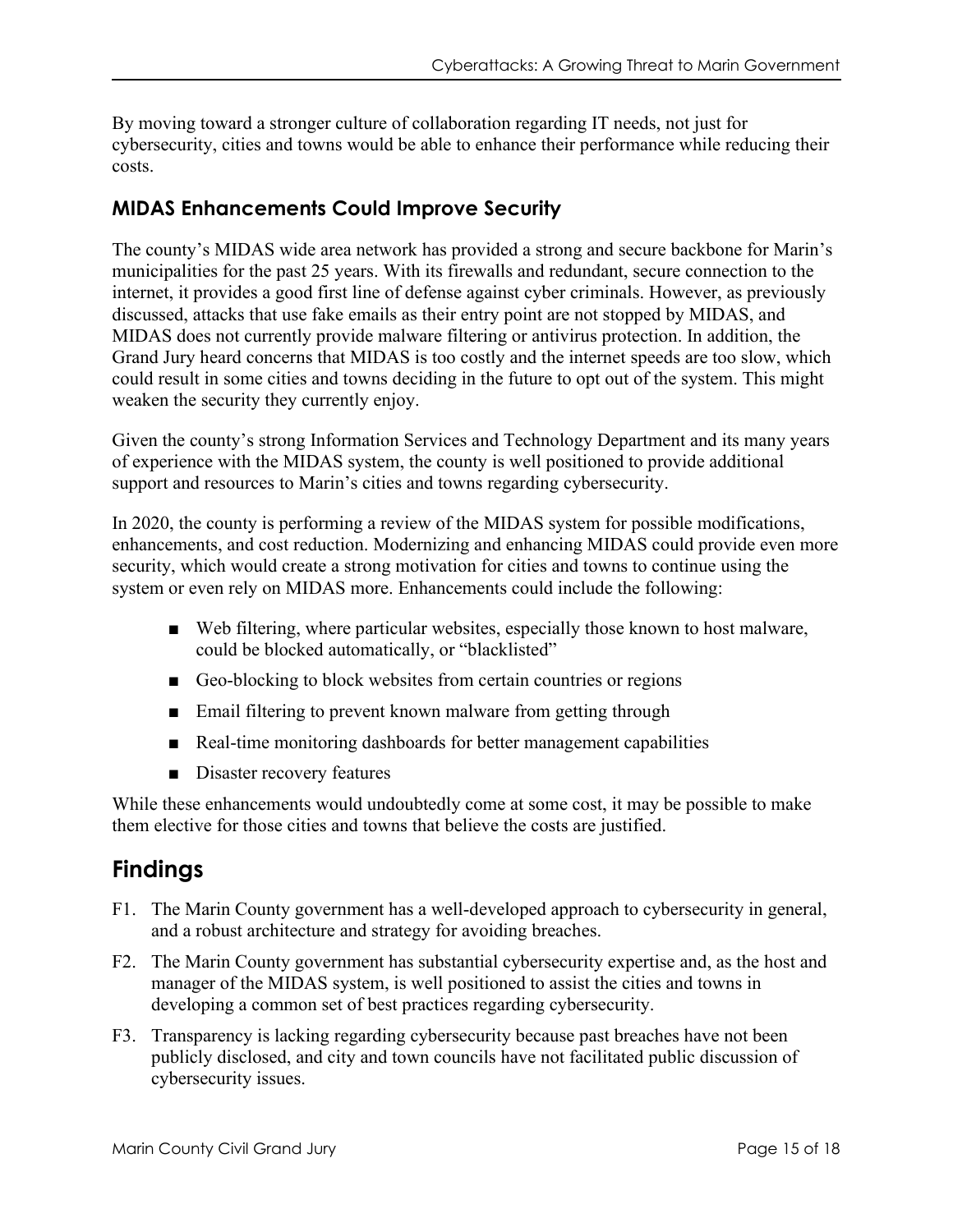- F4. Most elected officials in Marin's cities and towns are not sufficiently engaged in ensuring robust cybersecurity policies and procedures are in place.
- F5. County and municipal officials and managers have been generally unaware of breaches that have occurred outside their own agencies in Marin and therefore have not felt the need to collaborate on measures to improve cybersecurity.
- F6. Municipalities have been lax in following FBI guidance that cybersecurity breaches be reported to federal law enforcement.
- F7. Marin's cities and towns have not made a concerted effort to standardize around a common set of best practices with respect to cybersecurity.
- F8. The Marin County Council of Mayors & Councilmembers has not made cybersecurity a priority, which has minimized the awareness and engagement of elected officials in cybersecurity matters.
- F9. The Marin Managers Association has not done enough to facilitate the sharing of cybersecurity information and resources among its members.
- F10. Various low-cost best practices exist that could, if implemented, significantly improve the cybersecurity posture of Marin's cities and towns.

# **Recommendations**

- R1. Within 120 days of the date of this report, the Marin County Information Services and Technology Department should create an ongoing program to share user education information, other cybersecurity practices, and updates with cities and towns.
- R2. Within 120 days of the date of this report, the Marin County Information Services and Technology Department should complete a plan for enhancing MIDAS to improve cybersecurity for its users.
- R3. Within 120 days of the date of this report, the Marin County Information Services and Technology Department should offer to collaborate with the cities and towns, through the Marin Managers Association or another channel, to develop best practices for cybersecurity in Marin's cities and towns.
- R4. Starting in fiscal year 2020–2021, the county board of supervisors and the city and town councils should request their managers report, at least annually, regarding their cybersecurity profile and any measures being taken to improve it.
- R5. Starting in fiscal year 2020–2021, the county, cities, and towns should convene periodic discussions, at least annually, in a public forum such as a board or council meeting, regarding the importance of good cybersecurity practices for our government, residents, and other organizations.
- R6. The county and each city and town should adopt a policy to report to federal law enforcement any cybersecurity intrusion that results in financial fraud or unauthorized disclosure of information and make that intrusion public.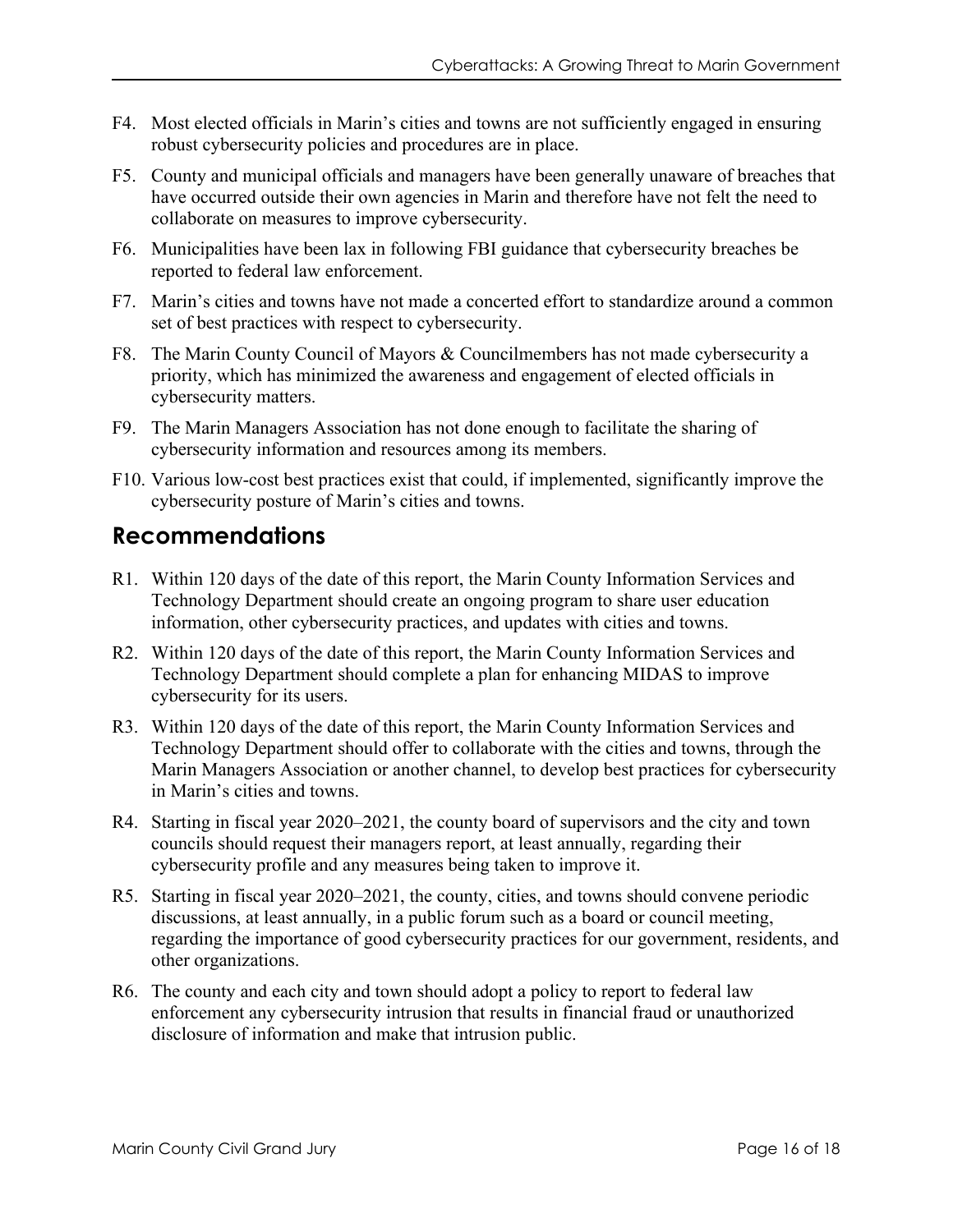- R7. Within 180 days of the date of this report, cities and towns should implement the first four practices described in the Best Practices section of this report, regarding mandatory user training, email flagging and filtering, password management, and backup.
- R8. In fiscal year 2020–2021, cities and towns should complete an analysis of the feasibility of implementing the remainder of the practices described in the Best Practices section of this report.
- R9. In fiscal year 2020–2021, cities and towns should, through the Marin Managers Association, complete an analysis of the feasibility of contracting with a cybersecurity expert to be available to cities and towns on a shared basis, in order to raise the overall level of cybersecurity in Marin's cities and towns.

# **Request for Responses**

According to the California Penal Code, agencies required to respond to Grand Jury reports generally have no more than 90 days to issue a response. It is not within the Grand Jury's power to waive or extend these deadlines, and to the Grand Jury's knowledge, the Judicial Council of California has not done so. But we recognize that the deadlines may be burdensome given current conditions caused by the COVID-19 pandemic.

Whether the deadlines are extended or not, it is our expectation that Marin's public agencies will eventually be able to return to normal operations and will respond to this report. In the meantime, however, public health and safety issues are of paramount importance and other matters might need to wait.

Pursuant to Penal Code Section 933.05, the Grand Jury requests responses from the following governing bodies:

- County of Marin (F1-F2, R1-R3)
- City of Belvedere (F3-F10, R4-R9)
- City of Larkspur (F3-F10, R4-R9)
- City of Mill Valley (F3-F10, R4-R9)
- City of Novato (F3-F10, R4-R9)
- City of San Rafael (F3-F10, R4-R9)
- City of Sausalito (F3-F10, R4-R9)
- Town of Corte Madera (F3-F10, R4-R9)
- Town of Fairfax (F3-F10, R4-R9)
- Town of Ross (F3-F10, R4-R9)
- Town of San Anselmo (F3-F10, R4-R9)
- Town of Tiburon (F3-F10, R4-R9)